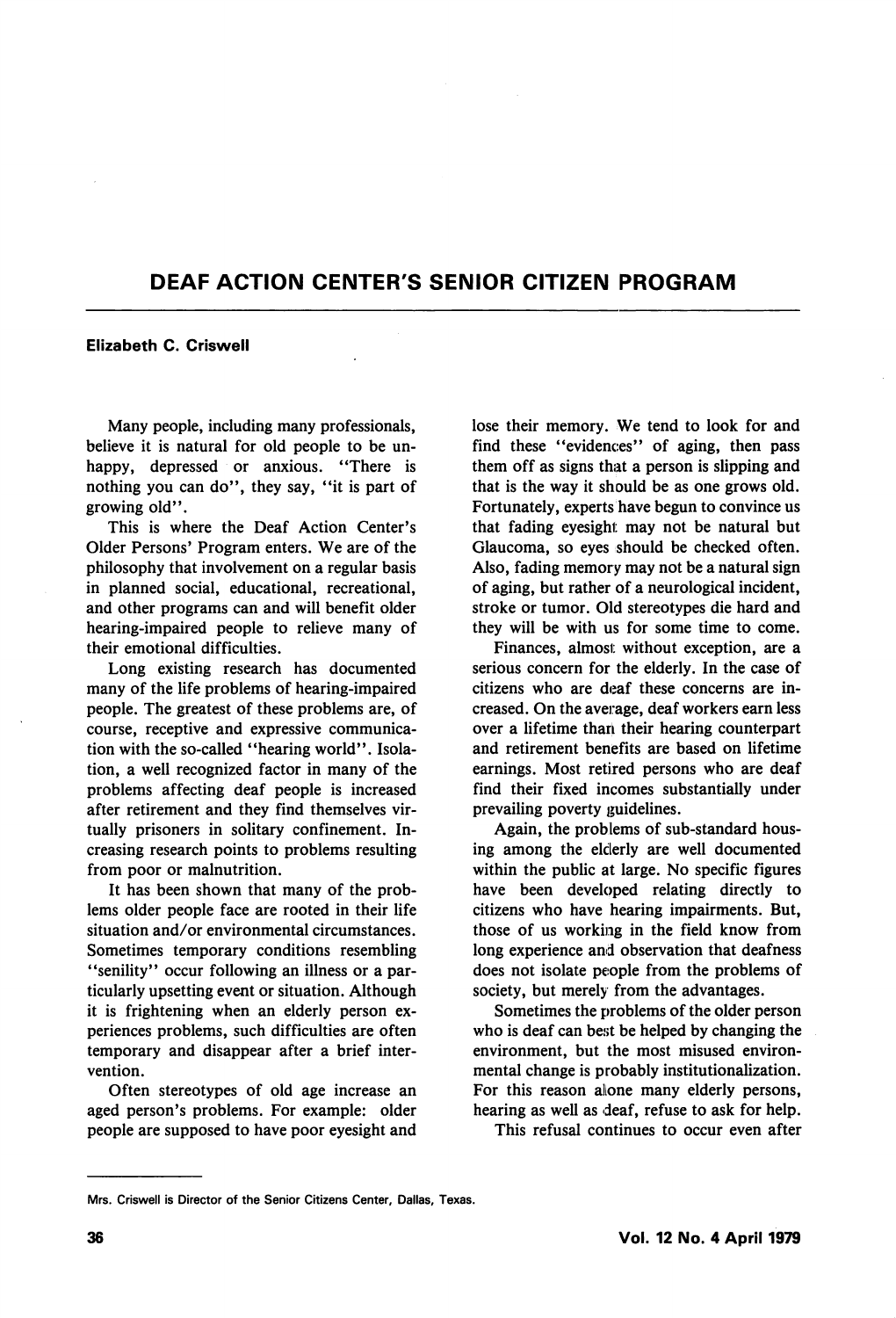the repeated criminal victimization of elderly persons. One recent example: A 78 year old Dallas woman who had been raped three times by the same man. Her fear of institutionalization prevented a report to the police until after her third attack.

Obviously, change can and must not be contemplated unless and until suitable environ mental surroundings can be found. And, we all know that suitable often refers to the privi leged. And, we also know that privileged and older person and for that matter privileged and deaf are mutually exclusive words.

Thus, alternative plans must be developed and that is what the Deaf Action Center Older Persons' Program is all about. It is built on one of the basic needs of all elderly people, adequate nutritional intake. Operating under a combination of Title VII and Title III grants, the Older Persons Nutrition Program feeds a hot meal, daily at noon, offering at least onethird of the minimum daily requirements of all essential elements, vitamins and minerals. This meal is free, or at a vastly reduced cost to those who can afford to pay. This is an important point. Pride often dictates that those who can least afford it pay something, a few pennies perhaps, for their meal.

The Program started on a three-day a week schedule, Monday, Wednesday and Friday. But, within a short time it was expanded to five-days a week because of a well demon strated need and interest.

A typical meal might consist of: a baked pork chop, green salad or green vegetable, rice or potato, cornbread, and a dessert. Fresh fruit is served often, along with all the milk one can drink. Each person is encouraged to drink skim milk and to eat more vegetables and salads than starches. There is a concerted ef fort to offer good nutritional information along with the meal to encourage informed buying habits when participants go to the grocery store.

But the Nutrition Program is far from just a lunch or feeding program. In a sense that is a way to get some people in so the remainder of the program can take over.

Each day there is a planned educational or recreational program i.e., bingo, cards.

dominoes, etc. It is the Program Manager's task to plan, on a daily basis, some program of enrichment based on the broad needs of elderly persons. On a given day it may be a speaker ex plaining how to rid your home of roaches or rodents, or it could be a modern dance instruc tor from one of our local colleges or univer sities, showing how to exercise safely and maintain agility. All programs, of course, are interpreted in American Sign Language if the presenter is not skilled in sign language.

Just before Christmas, a handcrafts teacher visited for several days, helping participants make table decorations for the holiday season. Other crafts have been taught, such as macrame, needlepoint, sewing, painting and pottery. With spring approaching, we soon will move into the planting season with instruction on how to grow a garden, both flower and vegetable.

Another of the planned events is a news up date. We know that isolation prevents many older persons from learning of the world around them. A bulletin board is updated daily with clippings from the newspaper and magazines telling of events of interest to this group. In addition, a graduate student from Southern Methodist University, in the deaf education department, skilled in sign language, visits for a question and answer session built around current events.

Cooperative agreements have been worked out with Southern Methodist University, Bishop College and Eastfield College for assignment and supervision of practicum students enrolled in appropriate fields of study. Currently, we have students under our supervision and training from the following disciplines: deaf education, gerontology, dance, psychology, social work and law.

One of the keys to a strong multi-purpose social center, beyond funding is a continuing fresh influx of volunteers. In our senior citizens program we have made that a two-way street. We use many community members in a volunteer capacity, ranging from bus drivers to tutors. But, more importantly we encourage volunteerism on the part of the older persons who are deaf. Each Nutrition Program partici pant is automatically enrolled in the Retired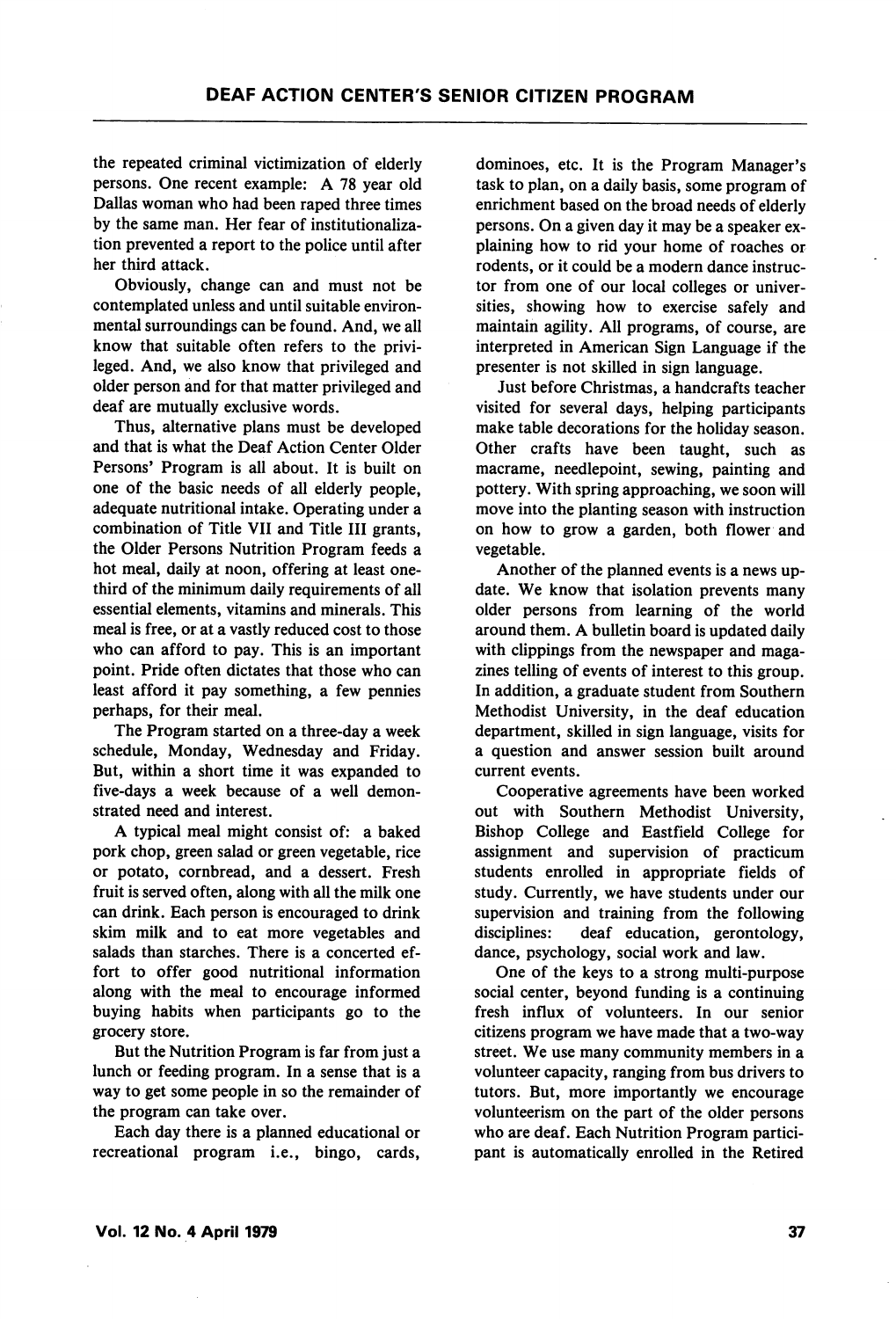Senior Volunteer Program (RSVP) a nation wide program of elderly persons involved in volunteer activities. The program stresses in volvement, activity, urging retired persons into some mind expanding and broadening experi ence. Projects range from addressing and stuf fing envelopes to team visits in nursing homes and institutions. Many of our participants have expressed great expectations from a new program we are just working out - a foster grandparents program in cooperation with the nearby Denton State School. Regular patients there, those without hearing loss, are frequent ly visited and taken out for holidays away from the school. But, patients who are deaf seldom, if ever, are \*'adopted" by visitors because of the communication problem.

One problem area for us has been trans portation. Lack of transportation is holding up the foster grandparents program. Enroll ment in RSVP has helped somewhat in our daily needs. We are able to reimburse each volunteer who drives car pool, 13 cents a mile, up to 15 miles each day. Or, we can pay bus fare each way daily. We have access to a 14-passenger van one day a week which is used to transport ten patients from a nursing home to the Nutrition Program. An older person who is deaf volunteers to drive the van each Friday. Enrollment in the program auto matically covers him, as all others, with million dollar liability and personal injury insurance policy.

We also have access to a 40-passenger bus for field trips. We go such places as the State Fair of Texas, art museum. City Council or Christmas caroling. That's right — Christmas caroling. Four nights before Christmas we loaded almost 50 people on the bus and went caroling. Afterward we returned to the Center for coffee, cookies and conversation. For each it was the first time ever to experience an event which heretofore had been limited to hearing people. And, it was also a memorable occasion for those visited by the singing group. In retrospect we are not sure who learned the most from the evening.

All special events, as well as most major decisions involving the Older Persons Project, are made by a council entirely composed of deaf members of the group. The structure of the entire service center in fact is the same. An all deaf board of community advisors sets policy and programs and calls for needed or desired services. Then the professional staff along with the board of professional advisors takes the mandate over to put it in program form. Members of our board represent all disciplines and it is heavily dominated by experts in the field of deafness, research, educa tion and rehabilitation. Just to mention a few: Dr. Kenneth Altschuler, Chief of Psychiatry at Southwestern Medical School; Dr. Barbara Beggs, Director of Communications Disorders Division, Southern Methodist University; Dr. Frank Caccamise, Chair of the Manual Language Department, N.T.I.D., Rochester, New York; Dr. Ed Hammer, Director of the South Central Regional Center for Deaf/ Blind, University of Texas at Dallas . . . there are many others and we hope to add a profes sional who is deaf in the near future.

We feel each of these two boards is essential to the operation of our center. The citizens provide the backbone and mandate and the professionals provide the reality of how to do what must be done. Any center or agency which attempts to operate without both will soon find it is flying blind and probably in a nose dive.

The Older Persons program occupies three large rooms, plus a small office and a large modern kitchen with stove, double oven, dishwasher, refrigerator, and full upright freezer. Meals are served out of our kitchen, although they are prepared by an outside cater ing service, and transported to our center in bulk carriers. Staff members and volunteers serve plates to each participant at a serving bar and the participants then take a seat where they desire. Tables are arranged in a long dou ble "L" shape to allow easy conversation with several other persons. Compartmentalized paper plates and disposable utensils are used for easy cleanup after the meal.

One of the other rooms contains two couches, several eiasy chairs, a bed in the event a participant feels the need to lie down, plus two television sets. This room is carpeted and draped to give it a comfortable, homey atmos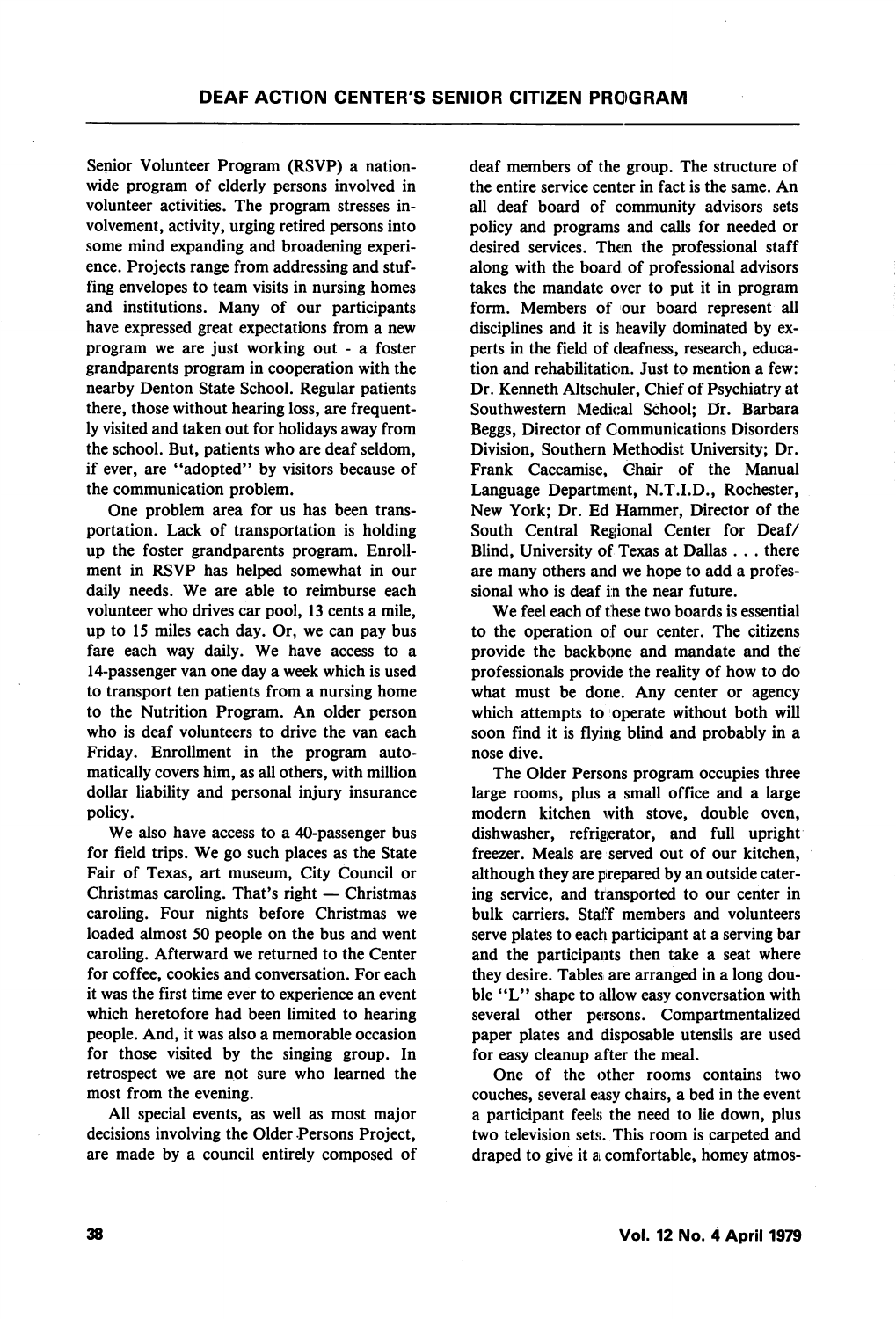phere. The third large room is approximately 20 by 40 feet. It contains a full-sized pool table, plus three game tables with chairs. This is the only room in the center where smoking is allowed.

Several large bulletin boards throughout the center contain information about upcoming programs plus other material of interest and concern. One large central planning calendar carries the daily activities conducted prior to the noon meal.

Minimum hours of operation are from 10:00 a.m. until 2:00 p.m. However, partici pants usually begin arriving by 9:30 a.m. and since the pool table was delivered many have been staying until well after 3:00 p.m.

The Nutrition Program staff consists of: a center manager, who works 30 hours a week; a center manager aide, who also works 30 hours a week; and two senior aides, who work 25 hours a week each. One additional staff member works one day a week solely in out reach contacting other older persons who are deaf, telling them of the programs and helping arrange transportation to the center. Four of the five staff members are deaf as well as over the age of 60. The sole hearing person is a child of deaf parents and expert in manual com munication.

Many special services are provided for the Program. A visiting nurse performs regular health screenings on a rotating basis checking heart and lungs, blood pressure, for skin cancers and other primary signs of illness.

A dental technician performs routine ex aminations, cleaning and x-rays and advises on more serious teeth and mouth matters.

Periodic chest x-rays are taken by the mobile unit of the Lung Association screening for T.B. as well as other lung disorders.

Visiting attorneys are available on a weekly basis to lecture on general legal matters, and answer specific individual questions about such matters as wills, taxes, property and the laws affecting the handicapped. Questions of a more personal nature are answered in a private meeting following the general lecture with an appropriate referral if necessary.

A working agreement with the Southern Methodist University Law School Legal Clinic exists. All cases, both civil and criminal are referred to the Clinic where clients who are deaf receive priority. Services are free, or at ex tremely low cost, based on a low sliding scale. Two students along with the Assistant Dean of the Law Clinic make up a liaison committee with the Deaf Action Center for the continuing agreement. The University has also further committed itself to becoming a regional center of the National Center for the Law and the Deaf.

During income tax season, a volunteer, trained by the Internal Revenue Service, visits the center several times a week, lecturing about tax matters, answering questions and assisting in the filling out of tax forms. This volunteer has better than average sign language skills.

A defensive driving instructor presents periodic classes. Completion of the eight hour course makes participants eligible for a dis count on automobile insurance. A scholarship arrangement has been worked out with various local insurance agencies and banks paying the registration costs of the course for those older people on low, fixed incomes.

An essential part of the program is the en vironment. The Older Persons Nutrition Pro gram is housed in the same building as the Deaf Action Center, a social service and counseling agency for deaf and hearingimpaired persons of all ages. Beyond the special programs and services designed ex clusively for older persons, all the resources of the Deaf Action Center are available at any time. The regular services of the Center avail able to any person who is deaf or hearingimpaired or their family member include:

Information and referral Counseling Crisis intervention Interpreting Job finding Adult Basic Education classes Deaf-Blind evaluation and training Emergency shelter Housing Transportation TTY Sales and Service

Deaf Action Center is located within the office portion of an apartment complex con